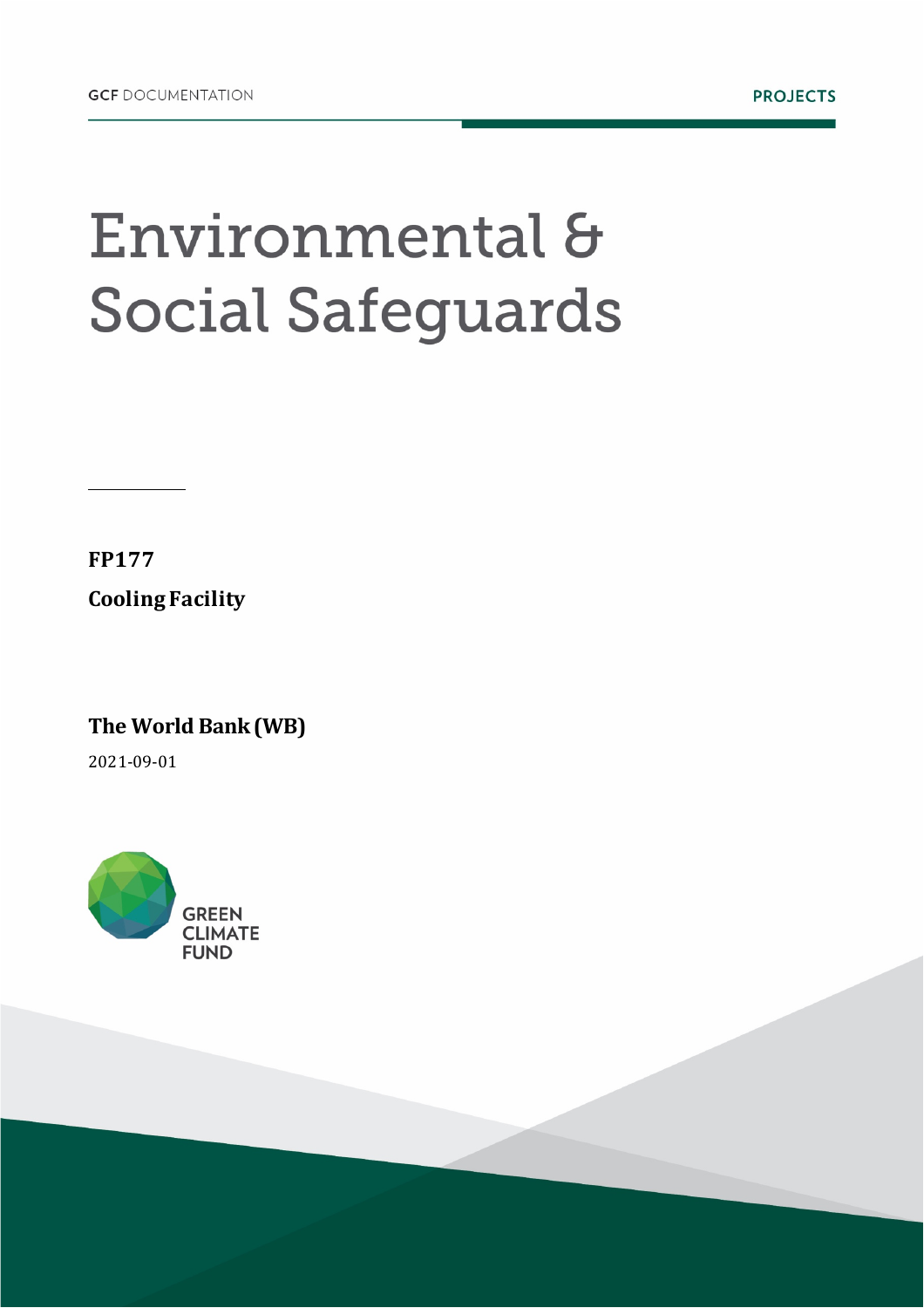## **Environmental and social safeguards reportform pursuant to para. 17 of the IDP**

| Basic project or programme information                                                           |                                                                                                                                                                                                                                                                                                                                                                                                                                                                                                                                                                                                                                                                              |  |
|--------------------------------------------------------------------------------------------------|------------------------------------------------------------------------------------------------------------------------------------------------------------------------------------------------------------------------------------------------------------------------------------------------------------------------------------------------------------------------------------------------------------------------------------------------------------------------------------------------------------------------------------------------------------------------------------------------------------------------------------------------------------------------------|--|
| Project or programme title                                                                       | <b>Cooling Facility</b>                                                                                                                                                                                                                                                                                                                                                                                                                                                                                                                                                                                                                                                      |  |
| Existence of subproject(s) to<br>be identified after GCF Board<br>approval                       | Yes                                                                                                                                                                                                                                                                                                                                                                                                                                                                                                                                                                                                                                                                          |  |
| Sector (public or private)                                                                       | Public                                                                                                                                                                                                                                                                                                                                                                                                                                                                                                                                                                                                                                                                       |  |
| <b>Accredited entity</b>                                                                         | World Bank                                                                                                                                                                                                                                                                                                                                                                                                                                                                                                                                                                                                                                                                   |  |
| <b>Environmental and social</b><br>safeguards (ESS) category                                     | Category B                                                                                                                                                                                                                                                                                                                                                                                                                                                                                                                                                                                                                                                                   |  |
| $Location - specific location(s)$<br>of project or target country or<br>location(s) of programme | The target countries are: Bangladesh, El Salvador, Kenya, Malawi,<br>North Macedonia, Panama, Sao Tome and Principe, Somalia, and<br>Sri Lanka.                                                                                                                                                                                                                                                                                                                                                                                                                                                                                                                              |  |
| Environmental and Social Impact Assessment (ESIA) (if applicable)                                |                                                                                                                                                                                                                                                                                                                                                                                                                                                                                                                                                                                                                                                                              |  |
| Date of disclosure on accredited<br>entity's website                                             | Wednesday, September 1, 2021                                                                                                                                                                                                                                                                                                                                                                                                                                                                                                                                                                                                                                                 |  |
| Language(s) of disclosure                                                                        | English, Bengali, Macedonian, Portuguese, Sinhala, Somali, and<br>Spanish.                                                                                                                                                                                                                                                                                                                                                                                                                                                                                                                                                                                                   |  |
| Explanation on language                                                                          | English is an official language of Kenya, and the official language<br>of Malawi;<br>Bengali is the official language of Bangladesh;<br>Macedonian is the official language of North Macedonia;<br>Portuguese is the official language of Sao Tome and Principe;<br>Sinhala is an official language of Sri Lanka;<br>Somali is an official language of Somalia;<br>Spanish is the official language of El Salvador, and Panama.                                                                                                                                                                                                                                              |  |
| Link to disclosure                                                                               | English:<br>https://esmap.org/sites/default/files/esmap-<br>files/A6 Cooling%20Facility ESSF 26%20August%202021 Engli<br>sh.pdf<br>Bengali:<br>https://esmap.org/sites/default/files/publication-<br>home/A6 Cooling%20Facility ESSF 26August2021 Bengali.pdf<br>Macedonian:<br>https://esmap.org/sites/default/files/publication-<br>home/A6 Cooling%20Facility ESSF 31August2021 Macedonian.<br>pdf<br>Portuguese:<br>https://esmap.org/sites/default/files/publication-<br>home/A6 Cooling%20Facility ESSF 26August2021 Portuguese.p<br>df<br>Sinhala:<br>https://esmap.org/sites/default/files/publication-<br>home/A6 Cooling%20Facility ESSF 27August2021 Sinhalese.pd |  |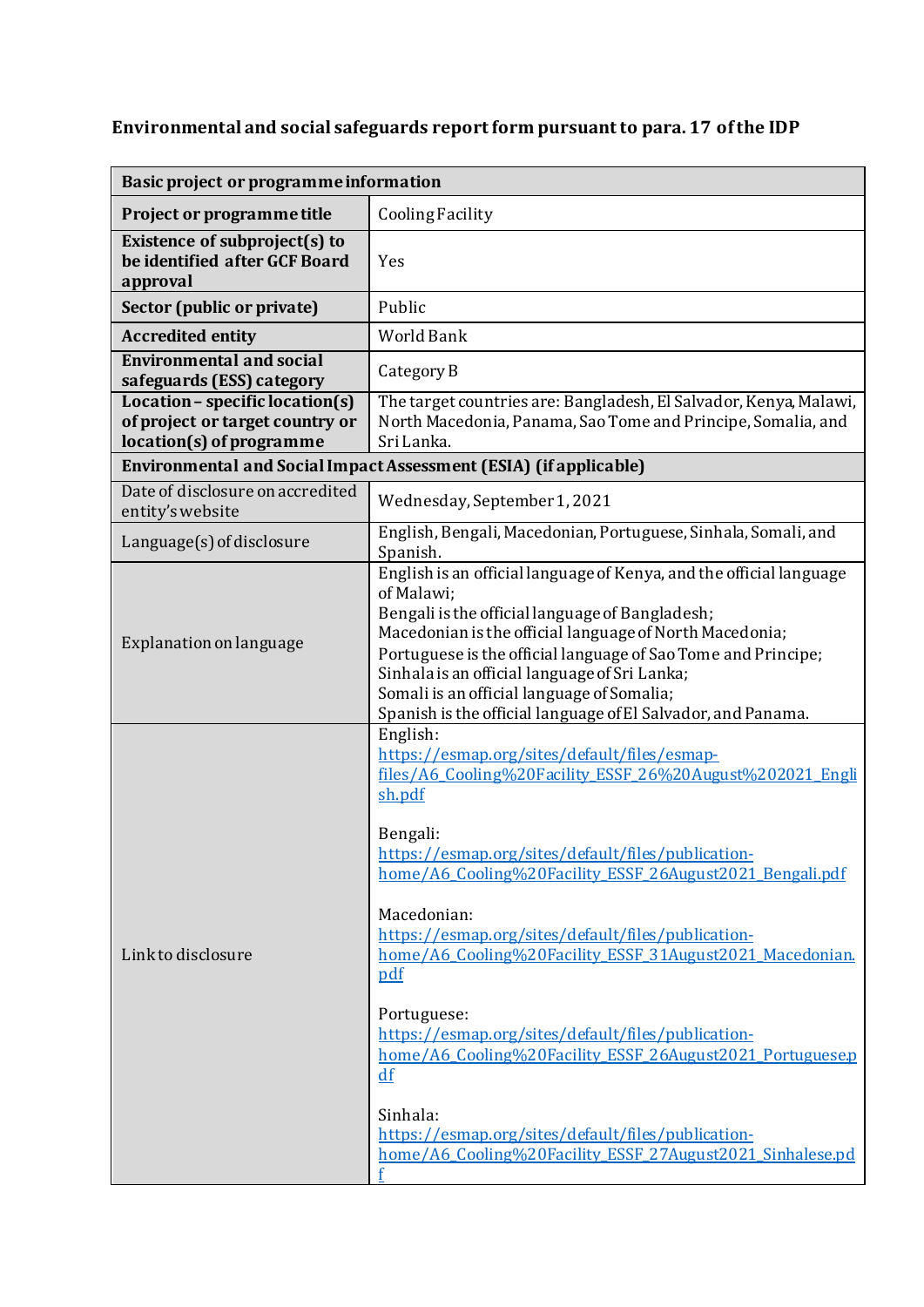|                                                      | Somali:                                                                                                                  |
|------------------------------------------------------|--------------------------------------------------------------------------------------------------------------------------|
|                                                      | https://esmap.org/sites/default/files/publication-                                                                       |
|                                                      | home/A6 Cooling%20Facility ESSF 31August2021 Somali.pdf                                                                  |
|                                                      |                                                                                                                          |
|                                                      | Spanish:                                                                                                                 |
|                                                      | https://esmap.org/sites/default/files/publication-                                                                       |
|                                                      | home/A6 Cooling%20Facility ESSF 27%20August%202021 Spa                                                                   |
|                                                      | nish.pdf                                                                                                                 |
| Other link(s)                                        | N/A                                                                                                                      |
| Remarks                                              | An ESIA template consistent with the requirements for a                                                                  |
|                                                      | Category B project is contained in the "Environmental and Social                                                         |
|                                                      | Sustainability Framework (ESSF)".                                                                                        |
|                                                      | Environmental and Social Management Plan (ESMP) (if applicable)                                                          |
| Date of disclosure on accredited<br>entity's website | Wednesday, September 1, 2021                                                                                             |
| Language(s) of disclosure                            | English, Bengali, Macedonian, Portuguese, Sinhala, Somali, and                                                           |
|                                                      | Spanish.                                                                                                                 |
|                                                      | English is an official language of Kenya, and the official language                                                      |
|                                                      | of Malawi:                                                                                                               |
|                                                      | Bengali is the official language of Bangladesh;                                                                          |
| Explanation on language                              | Macedonian is the official language of North Macedonia;<br>Portuguese is the official language of Sao Tome and Principe; |
|                                                      | Sinhala is an official language of Sri Lanka;                                                                            |
|                                                      | Somali is an official language of Somalia;                                                                               |
|                                                      | Spanish is the official language of El Salvador, and Panama.                                                             |
|                                                      | English:                                                                                                                 |
|                                                      | https://esmap.org/sites/default/files/esmap-                                                                             |
|                                                      | files/A6 Cooling%20Facility ESSF 26%20August%202021 Engli                                                                |
|                                                      | sh.pdf                                                                                                                   |
|                                                      |                                                                                                                          |
|                                                      | Bengali:                                                                                                                 |
|                                                      | https://esmap.org/sites/default/files/publication-                                                                       |
|                                                      | home/A6 Cooling%20Facility ESSF 26August2021 Bengali.pdf                                                                 |
|                                                      |                                                                                                                          |
|                                                      | Macedonian:                                                                                                              |
|                                                      | https://esmap.org/sites/default/files/publication-                                                                       |
|                                                      | home/A6 Cooling%20Facility ESSF 31August2021 Macedonian.                                                                 |
|                                                      | pdf                                                                                                                      |
| Link to disclosure                                   |                                                                                                                          |
|                                                      | Portuguese:                                                                                                              |
|                                                      | https://esmap.org/sites/default/files/publication-                                                                       |
|                                                      | home/A6 Cooling%20Facility ESSF 26August2021 Portuguese.p<br>df                                                          |
|                                                      |                                                                                                                          |
|                                                      | Sinhala:                                                                                                                 |
|                                                      | https://esmap.org/sites/default/files/publication-                                                                       |
|                                                      | home/A6 Cooling%20Facility ESSF 27August2021 Sinhalese.pd                                                                |
|                                                      | f                                                                                                                        |
|                                                      |                                                                                                                          |
|                                                      | Somali:                                                                                                                  |
|                                                      | https://esmap.org/sites/default/files/publication-                                                                       |
|                                                      | home/A6 Cooling%20Facility ESSF 31August2021 Somali.pdf                                                                  |
|                                                      |                                                                                                                          |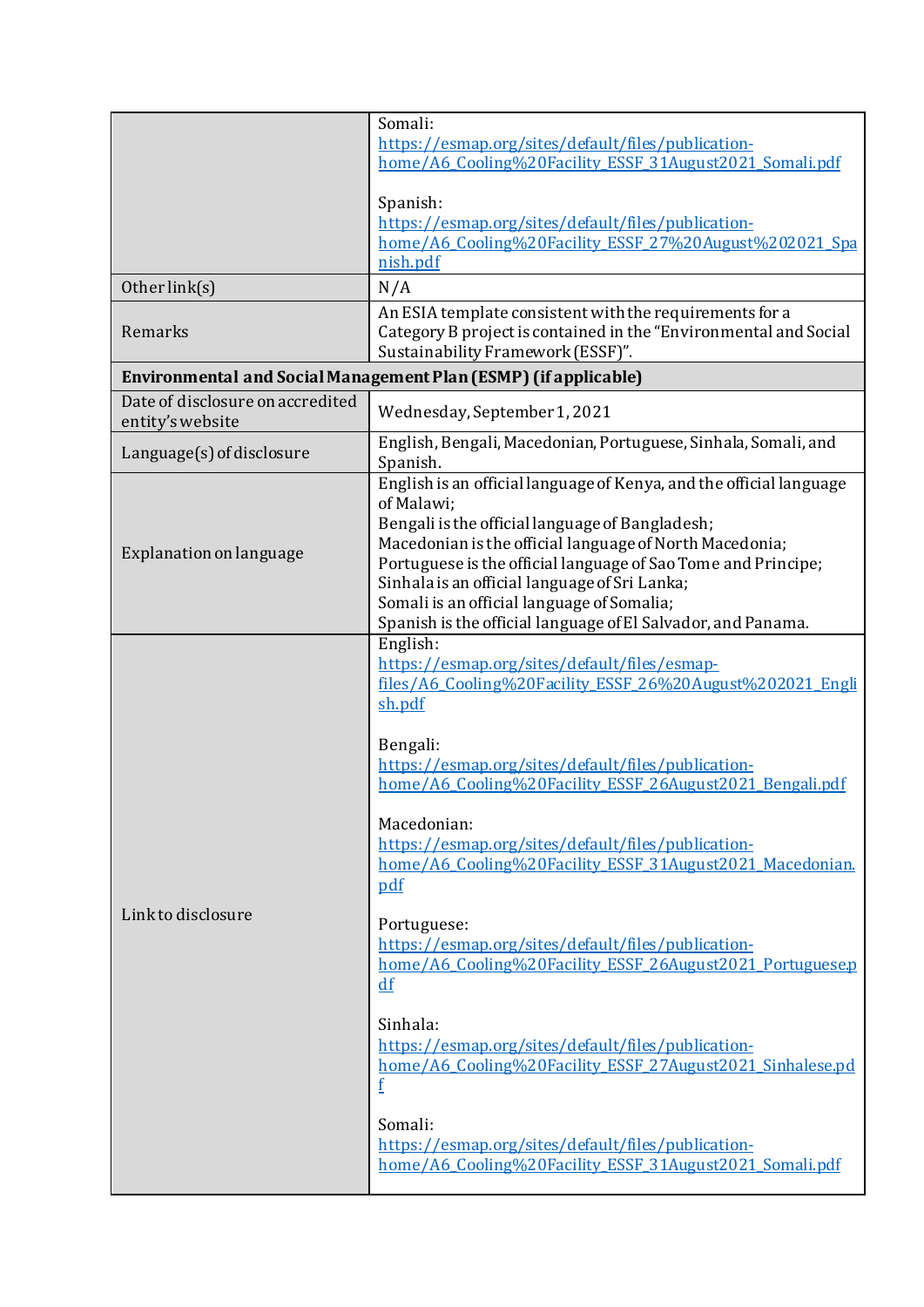|                                                                   | Spanish:                                                                                    |  |
|-------------------------------------------------------------------|---------------------------------------------------------------------------------------------|--|
|                                                                   | https://esmap.org/sites/default/files/publication-                                          |  |
|                                                                   | home/A6 Cooling%20Facility ESSF 27%20August%202021 Spa                                      |  |
|                                                                   | nish.pdf                                                                                    |  |
| Other link(s)                                                     | N/A                                                                                         |  |
|                                                                   | An ESMP template consistent with the requirements for a                                     |  |
| Remarks                                                           | Category B project is contained in the "Environmental and Social                            |  |
|                                                                   | Sustainability Framework (ESSF)".                                                           |  |
| <b>Environmental and Social Management (ESMS) (if applicable)</b> |                                                                                             |  |
| Date of disclosure on accredited                                  | N/A                                                                                         |  |
| entity's website                                                  |                                                                                             |  |
| Language(s) of disclosure                                         | N/A                                                                                         |  |
| Explanation on language                                           | N/A                                                                                         |  |
| Linkto disclosure                                                 | N/A                                                                                         |  |
| Other link(s)                                                     | N/A                                                                                         |  |
| Remarks                                                           | N/A                                                                                         |  |
|                                                                   | Any other relevant ESS reports, e.g. Resettlement Action Plan (RAP), Resettlement Policy    |  |
|                                                                   | Framework (RPF), Indigenous Peoples Plan (IPP), IPP Framework (if applicable)               |  |
|                                                                   | The "Environmental and Social Sustainability Framework"                                     |  |
| Description of report/disclosure                                  | includes the templates the following ESS reports: Resettlement                              |  |
| on accredited entity's website                                    | Policy Framework (Appendix 5), Resettlement Action Plan                                     |  |
|                                                                   | (Appendix 6), Indigenous People Planning Framework (Appendix                                |  |
|                                                                   | 7) and Indigenous Peoples Plan (Appendix 8/ August 2021                                     |  |
| Language(s) of disclosure                                         | English, Bengali, Macedonian, Portuguese, Sinhalese, Somali, and                            |  |
|                                                                   | Spanish.                                                                                    |  |
|                                                                   | English is an official language of Kenya, and the official language                         |  |
|                                                                   | of Malawi;                                                                                  |  |
|                                                                   | Bengali is the official language of Bangladesh;                                             |  |
| Explanation on language                                           | Macedonian is the official language of North Macedonia;                                     |  |
|                                                                   | Portuguese is the official language of Sao Tome and Principe;                               |  |
|                                                                   | Sinhala is an official language of Sri Lanka;<br>Somali is an official language of Somalia; |  |
|                                                                   | Spanish is the official language of El Salvador, and Panama.                                |  |
|                                                                   | English:                                                                                    |  |
|                                                                   | https://esmap.org/sites/default/files/esmap-                                                |  |
|                                                                   | files/A6 Cooling%20Facility ESSF 26%20August%202021 Engli                                   |  |
|                                                                   | sh.pdf                                                                                      |  |
|                                                                   |                                                                                             |  |
|                                                                   | Bengali:                                                                                    |  |
|                                                                   | https://esmap.org/sites/default/files/publication-                                          |  |
|                                                                   | home/A6 Cooling%20Facility ESSF 26August2021 Bengali.pdf                                    |  |
|                                                                   |                                                                                             |  |
| Link to disclosure                                                | Macedonian:                                                                                 |  |
|                                                                   | https://esmap.org/sites/default/files/publication-                                          |  |
|                                                                   | home/A6 Cooling%20Facility ESSF 31August2021 Macedonian.                                    |  |
|                                                                   | pdf                                                                                         |  |
|                                                                   |                                                                                             |  |
|                                                                   | Portuguese:                                                                                 |  |
|                                                                   | https://esmap.org/sites/default/files/publication-                                          |  |
|                                                                   | home/A6 Cooling%20Facility ESSF 26August2021 Portuguese.p                                   |  |
|                                                                   | df                                                                                          |  |
|                                                                   |                                                                                             |  |